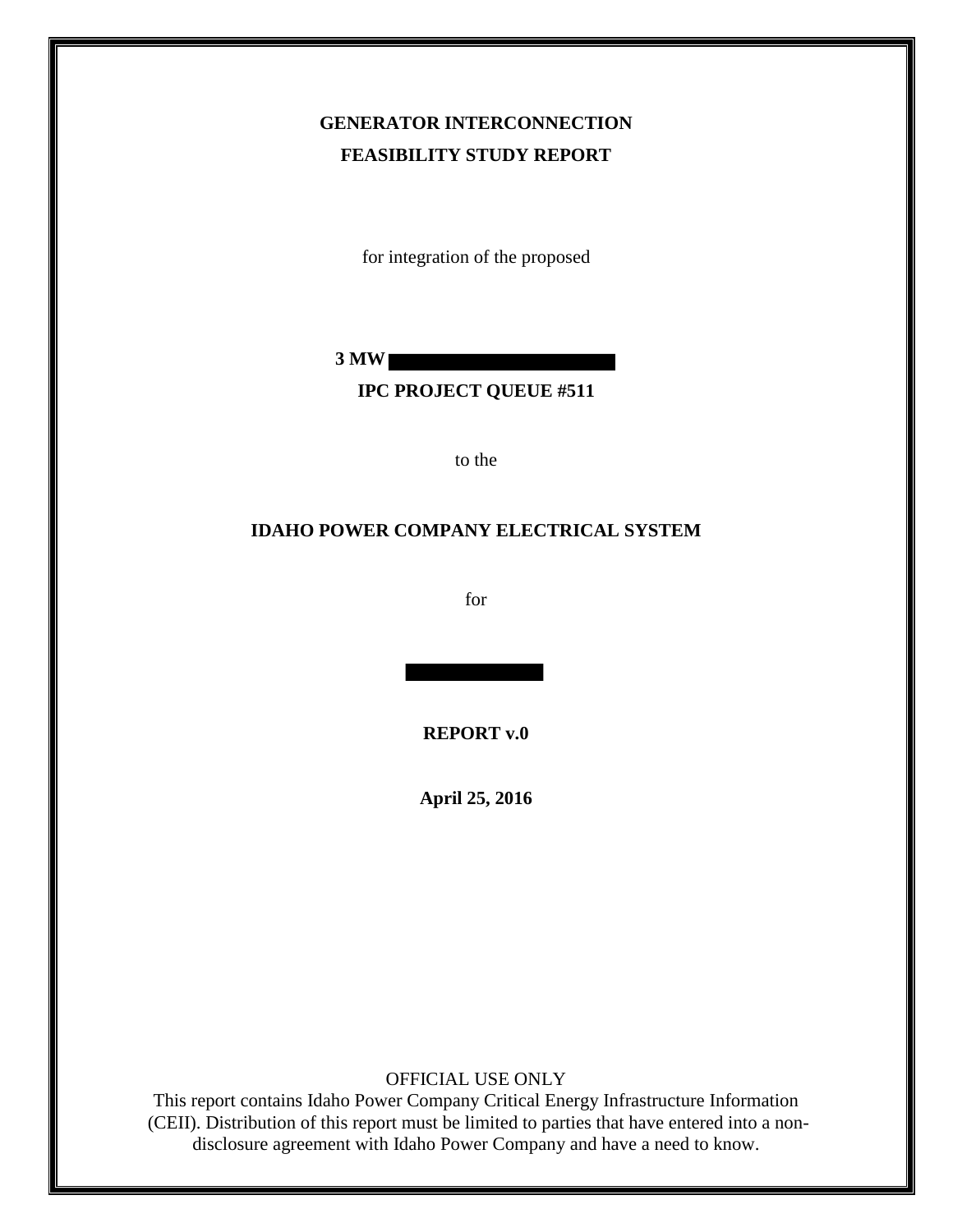# **Revision History**

| Date       | <b>Revision</b>   Initials |            | <b>Summary of Changes</b>                                    |
|------------|----------------------------|------------|--------------------------------------------------------------|
| 02/25/2016 |                            | <b>JNP</b> | $F \in SR$ GI #511 – Issued for internal review and comment. |

3 MW Feasibility Study Report i

OFFICIAL USE ONLY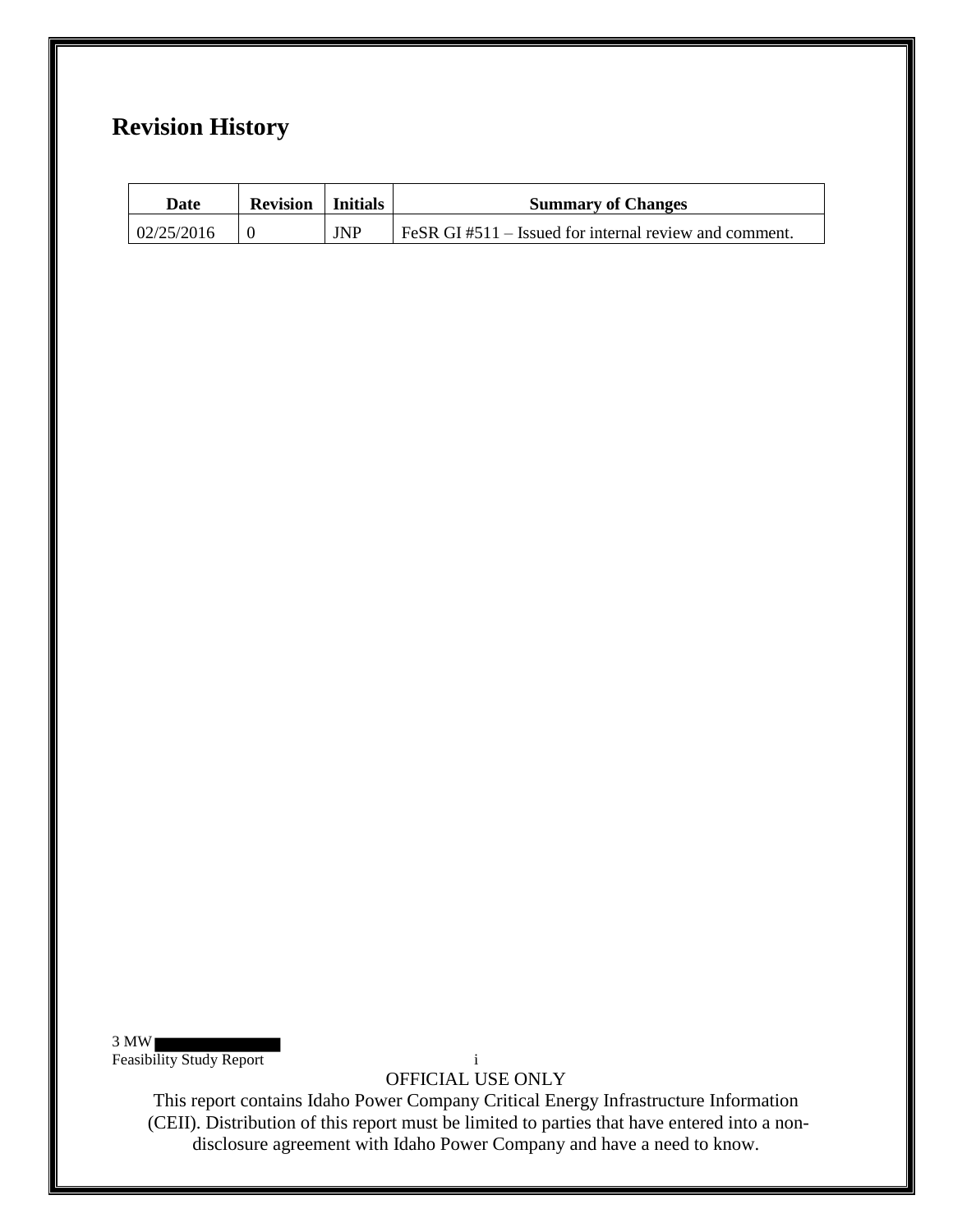# **Table of Contents**

| 1.0     |  |
|---------|--|
| 2.0     |  |
| 3.0     |  |
| 4.0     |  |
| 5.0     |  |
| 6.0     |  |
| 7.0     |  |
| 8.0     |  |
| 9.0     |  |
| 10.0    |  |
| 11.0    |  |
|         |  |
| $A-1.0$ |  |
| $A-2.0$ |  |
| $A-3.0$ |  |
| $A-4.0$ |  |
|         |  |
| $B-1.0$ |  |

3 MW Project Feasibility Study Report ii

OFFICIAL USE ONLY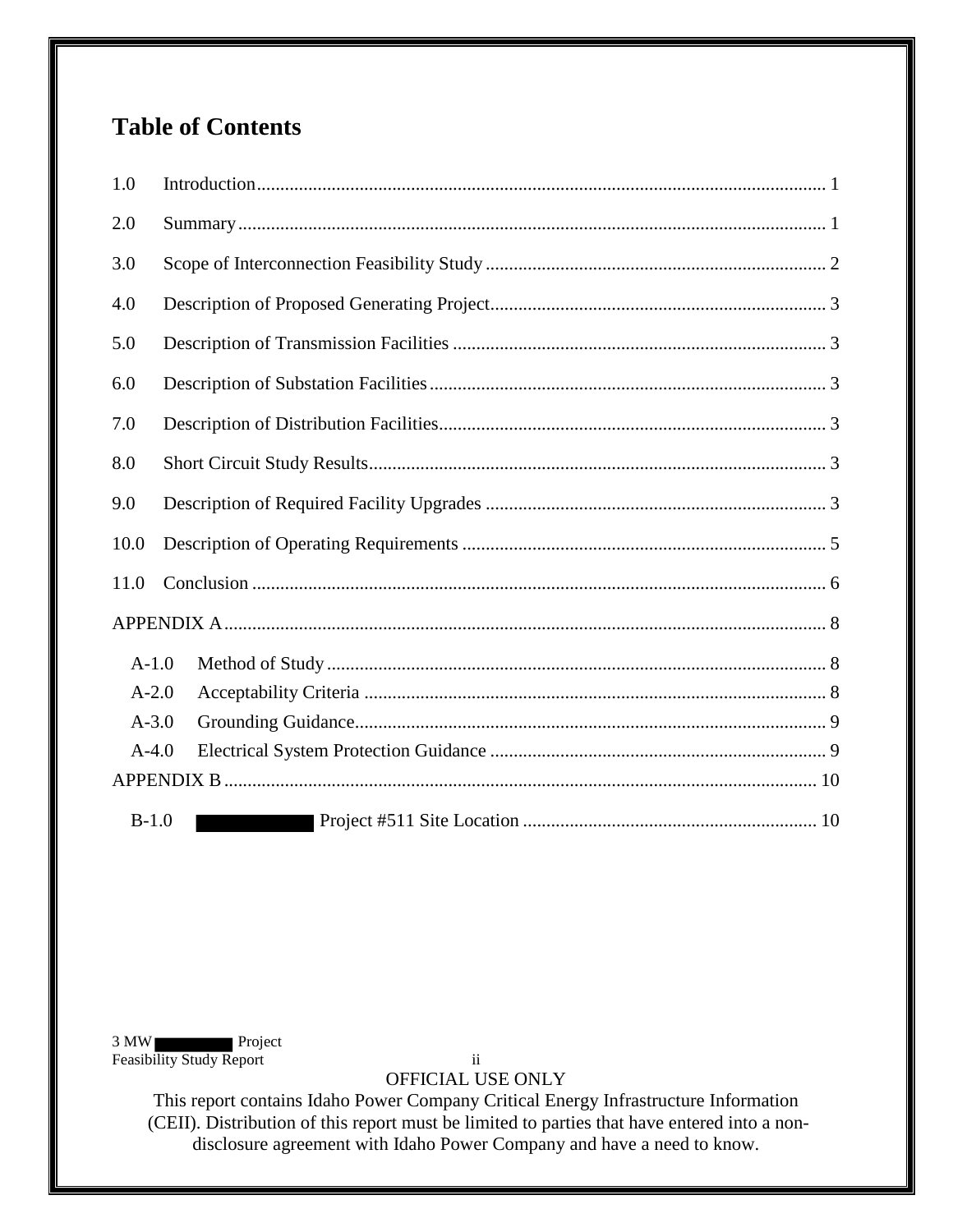# **List of Tables**

|--|

# **List of Figures**

| Figure 2 Location of $-GI \#511$ |  |
|----------------------------------|--|

3 MW Project Feasibility Study Report iii

OFFICIAL USE ONLY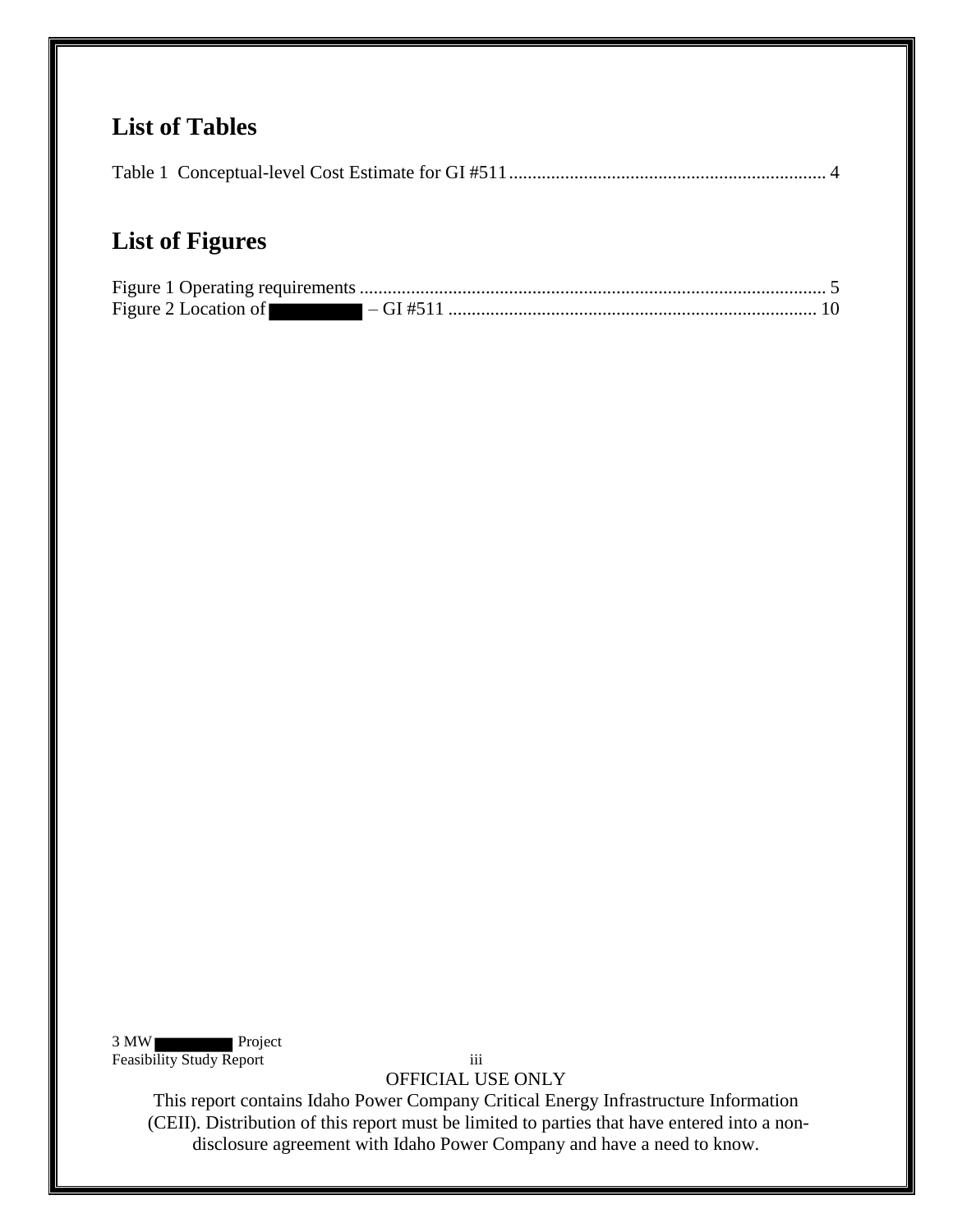#### <span id="page-4-0"></span>**1.0 Introduction**

has contracted with Idaho Power Company (IPC) to perform a Generator Interconnection Feasibility Study for the integration of the proposed 3 MW project (the Project). The Project is located in IPC's Western Region approximately

in

Malheur County, Oregon (See Figure 2: Location of  $-$  GI # 511 in Appendix B). The Project is Generation Interconnect queue number 511 (GI #511).

The Project has applied to connect to the Idaho Power distribution system for an injection of 3 MW at a single Point of Interconnection (POI) at 12.47 kilovolts (kV). The POI is located in the distribution feeder boundary approximately

This report documents the basis for and the results of this feasibility study for the GI #511 Generation Interconnection Customer. The report describes the proposed project, the determination of project interconnection feasibility and estimated costs for integration of the Project to the Idaho Power System. This report satisfies the feasibility study requirements of the Idaho Power Tariff.

#### <span id="page-4-1"></span>**2.0 Summary**

.

The feasibility of interconnecting the 3 MW project to IPC's 12.47 kV distribution feeder was evaluated. The POI is located at

The power flow analysis indicated that interconnecting the project to project to is feasible.

The Project will be required to control voltage in accordance with a voltage schedule as provided by Idaho Power Grid Operations. Therefore, GI #511 will be required to install a plant controller for managing the real and reactive power output of the 3 MW inverter array at the project POI. Also, the installation of a phasor measurement unit device (PMU) at the POI and the installation and maintenance costs associated with communication circuits needed to stream PMU data will be required in order to interconnect GI #511.

A Transmission System Impact Study is required to determine if any additional network upgrades are required to integrate the Project into the IPC transmission system and to evaluate system impacts such as thermal, voltage, transient stability, and reactive margin. Generator interconnection service, either as an Energy Resource or a Network Resource, does not in any way convey any right to deliver electricity to any specific customer or point of delivery.

Additionally, a Distribution System Impact Study will be required.

3 MW Project Feasibility Study Report 1

#### OFFICIAL USE ONLY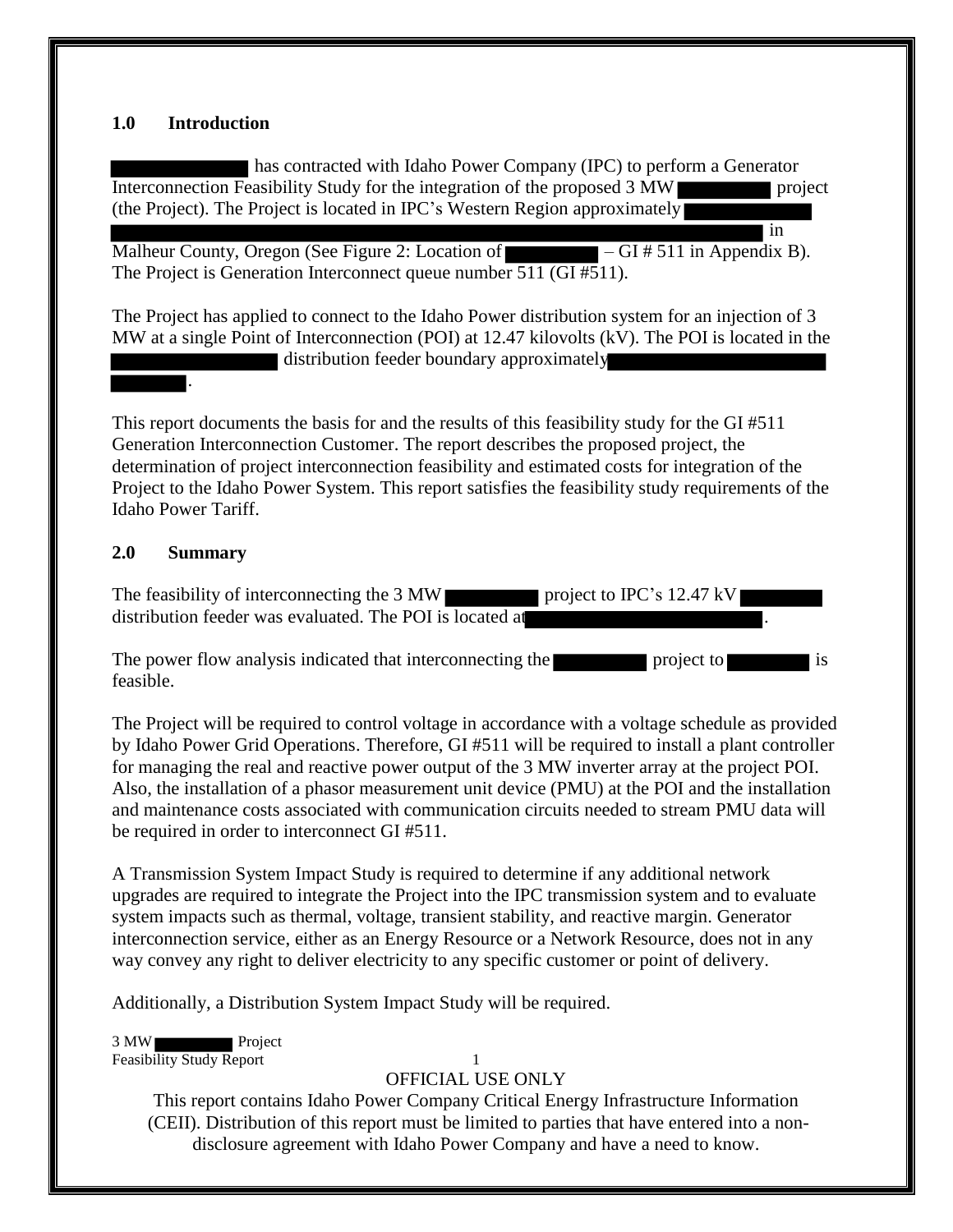The total preliminary cost estimate to interconnect the project to the distribution feeder is \$282,000, and includes the following tasks:

- Install a four-pole 12.47 kV generation interconnection package at the POI. This includes an SEL-421 protective relay, which requires 3-phase potential transformers (PTs), 3 phase current transformers (CTs), and remote connectivity. Additionally, a single-phase PT shall be installed on the interconnect customer side of the IPC recloser.
- Install a PMU device at the POI.
- Install a single-phase PT and wiring for dead-line check on
- Install three Beckwith M2001-D load tap changer (LTC) controllers on the R013 regulator at substation.
- Upgrade the **AMI** transformer.

The cost estimate includes direct equipment and installation labor costs, indirect labor costs and general overheads, and a contingency allowance. These are cost estimates only and final charges to the customer will be based on the actual construction costs incurred. It should be noted that the preliminary cost estimate of \$282,000 does not include the cost of the customer's owned equipment to construct the solar generation site or required communication circuits.

## <span id="page-5-0"></span>**3.0 Scope of Interconnection Feasibility Study**

The Interconnection Feasibility Study was done and prepared in accordance with Idaho Power Company Standard Generator Interconnection Procedures to provide a preliminary evaluation of the feasibility of the interconnection of the proposed generating project to the Idaho Power system. As listed in the Interconnection Feasibility Study agreement, the Interconnection Feasibility Study report provides the following information:

- preliminary identification of any circuit breaker short circuit capability limits exceeded as a result of the interconnection;
- preliminary identification of any thermal overload or voltage limit violations resulting from the interconnection; and
- preliminary description and non-binding estimated cost of facilities required to interconnect the Small Generating Facility to the IPC system and to address the identified short circuit and power flow issues.

All other proposed generation projects prior to the Project in the Generator Interconnect queue were considered in this study**.** A current list of these projects can be found in the Generation Interconnection folder located on the Idaho Power web site at the link shown below:

**[http://www.oatioasis.com/ipco/index.html.](http://www.oatioasis.com/ipco/index.html)** 

3 MW Project Feasibility Study Report 2

OFFICIAL USE ONLY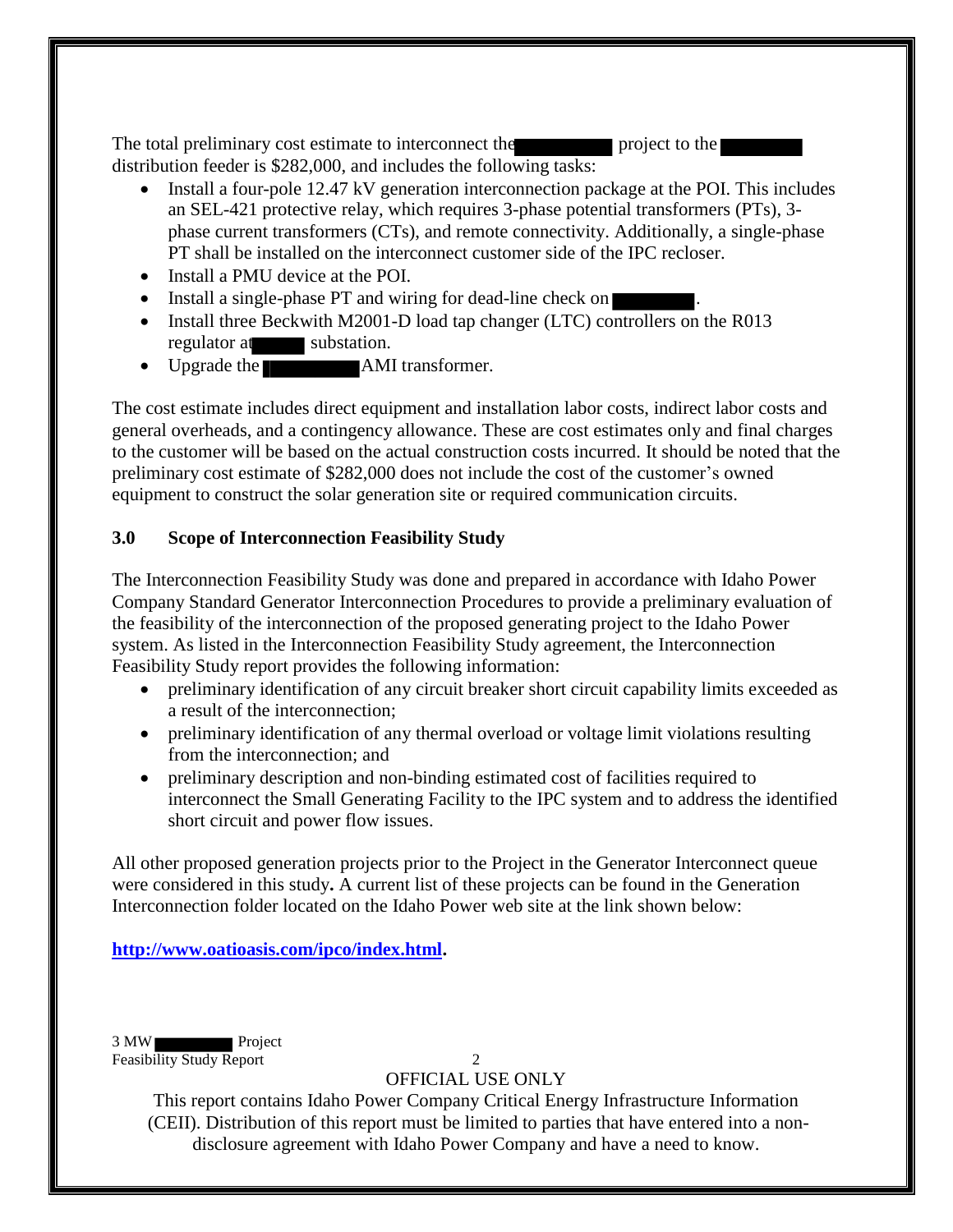### <span id="page-6-0"></span>**4.0 Description of Proposed Generating Project**

, GI #511, consists of a single 3 MW photovoltaic solar plant which requested to be connected to Idaho Power's 12.47 kV distribution feeder. The Project will install an grid connection control system for managing the real and reactive power output of the . Sets of are connected to each of the two with fused disconnects to step-up the voltage from 480 V to 12.47 kV. The project will use .

The Project's projected in-service date was not included in the GI application.

# <span id="page-6-1"></span>**5.0 Description of Transmission Facilities**

Preliminary power flow analysis indicated that interconnection of a 3 MW injection at the POI considered in this study is feasible. A Transmission System Impact Study will be required to determine the specific network upgrades required to integrate the full project output of 3 MW.

#### <span id="page-6-2"></span>**6.0 Description of Substation Facilities**

Idaho Power's substation is located in Malheur County, Oregon. The existing substation transformer, is a three-phase 69-12.975 kV transformer rated for 3.75/5 MVA.

# <span id="page-6-3"></span>**7.0 Description of Distribution Facilities**

The requested POI for the Project is on the distribution feeder. This is a groundedwye feeder operating at 12.47 kV at the POI. The Project must have a grounded-wye transformer connection on the IPC side, as well as a wye connection on the Project side of the transformer.

Refer to Appendix A, Section 3, for additional grounding requirements.

#### <span id="page-6-4"></span>**8.0 Short Circuit Study Results**

The fault current contribution from the PV generators does not exceed any circuit breaker rating.

#### <span id="page-6-5"></span>**9.0 Description of Required Facility Upgrades**

The Project will be required to provide a plant controller that will operate the inverter system in Volt/VAr control mode in order to regulate voltage according to a voltage schedule that will be provided by Idaho Power.

3 MW Project Feasibility Study Report 3

# OFFICIAL USE ONLY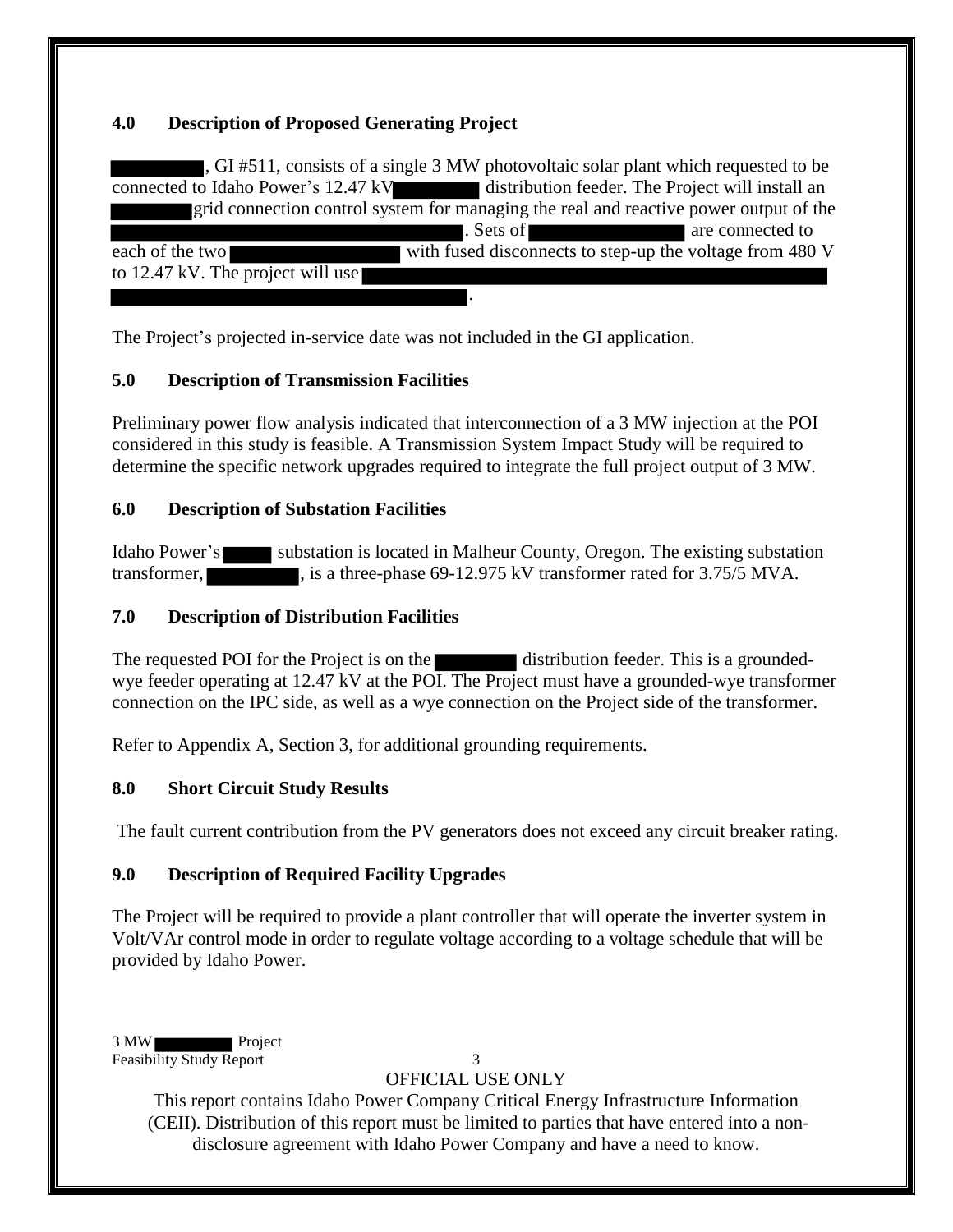A Distribution System Impact Study will be required to evaluate distribution operational concerns, mitigation options, and costs if the Project chooses to continue to the next phase of the study process. Additionally, a Transmission System Impact Study will be required to determine the specific network upgrades required to integrate the full project output of 3 MW. The cost of potential system upgrades would be determined during the Transmission System Impact Study and have not been included in the Feasibility Study cost estimate.

The following upgrades will be required to IPC-owned facilities to facilitate the interconnection of GI #511:

- Install a four-pole 12.47 kV generation interconnection package at the POI. This includes an SEL-421 protective relay, which requires 3-phase potential transformers (PTs), 3 phase current transformers (CTs), and remote connectivity. Additionally, a single-phase PT shall be installed on the interconnect customer side of the IPC recloser.
- Install a PMU device at the POI.
- Install a single-phase PT and wiring for dead-line check on
- Install three Beckwith M2001-D load tap changer (LTC) controllers on the R013 regulator at substation.
- Upgrade the **AMI** transformer.

<span id="page-7-0"></span>See the conceptual-level cost estimate in Table 1.

Table 1 Conceptual-level Cost Estimate for GI #511

| <b>Item of Work</b>                                      | <b>Estimate</b> |
|----------------------------------------------------------|-----------------|
| Generation interconnection and protection package        | \$202,000       |
| Substation upgrades                                      | \$12,000        |
| Distribution upgrades                                    | \$0             |
| Transmission upgrades                                    | TBD in SIS      |
| Unloaded costs                                           | \$214,000       |
| Contingency $20\%$ (1)                                   | \$43,000        |
| Total unloaded costs                                     | \$257,000       |
| Overheads (2)                                            | \$25,000        |
| <b>Total loaded costs</b>                                | \$282,000       |
| Total Conceptual-level Cost Estimate in 2015 dollars (3) | \$282,000       |

(1) Contingency is added to cover the unforeseen costs in the estimate. These costs can include unidentified design components, material cost increases, labor estimate shortfalls, etc.

(2) Overhead costs cover the indirect costs associated with the Project.

(3) This cost estimate includes direct equipment, material, labor, overheads, and contingency as shown.

 Note that these estimates do not include the cost of the customer's equipment/facilities or required communication circuits for SCADA, PMU, and metering.

3 MW Project

Feasibility Study Report 4

OFFICIAL USE ONLY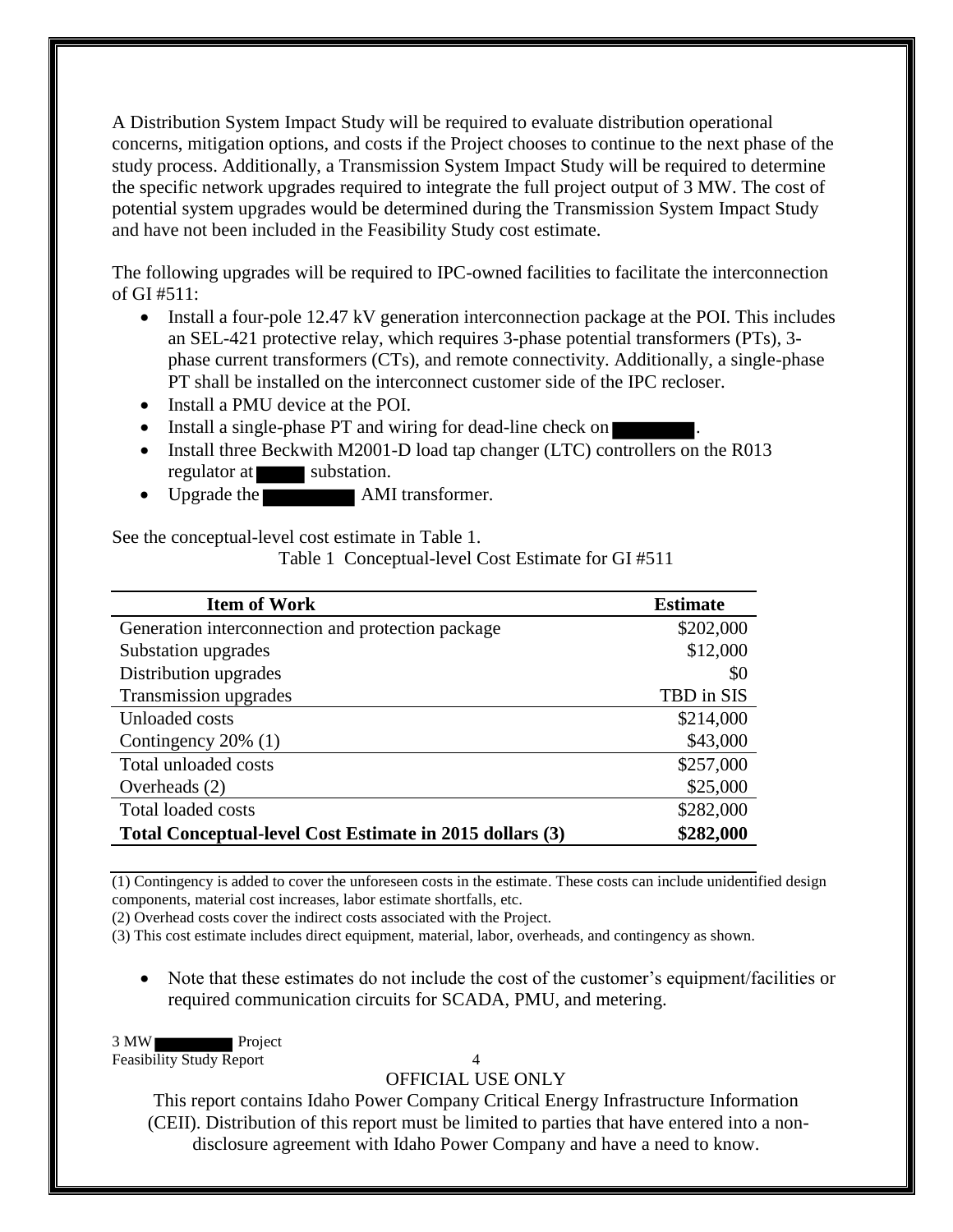- Note that the overhead rates are subject to change during the year.
- These are estimated costs only and final charges to the customer will be based on the actual construction costs incurred.
- These are non-binding conceptual level cost estimates that will be further refined upon the request and completion of Transmission and Distribution Facility Studies.

#### <span id="page-8-0"></span>**10.0 Description of Operating Requirements**

The Project shall be capable of injecting reactive power (over-excited) and absorbing reactive power (under-excited) equal to 1.45 MVAR at all active power output between 20% and 100% of nameplate active power rating.



<span id="page-8-1"></span>Idaho Power has determined that the inverter selected by the Project meets the reactive power capability requirements.

The Project will be required to control voltage in accordance with a voltage schedule as provided by Idaho Power Grid Operations. Therefore, GI #511 will be required to install a plant controller for managing the real and reactive power output of the 3 MW inverter array at the project POI.

3 MW Project Feasibility Study Report 5

#### OFFICIAL USE ONLY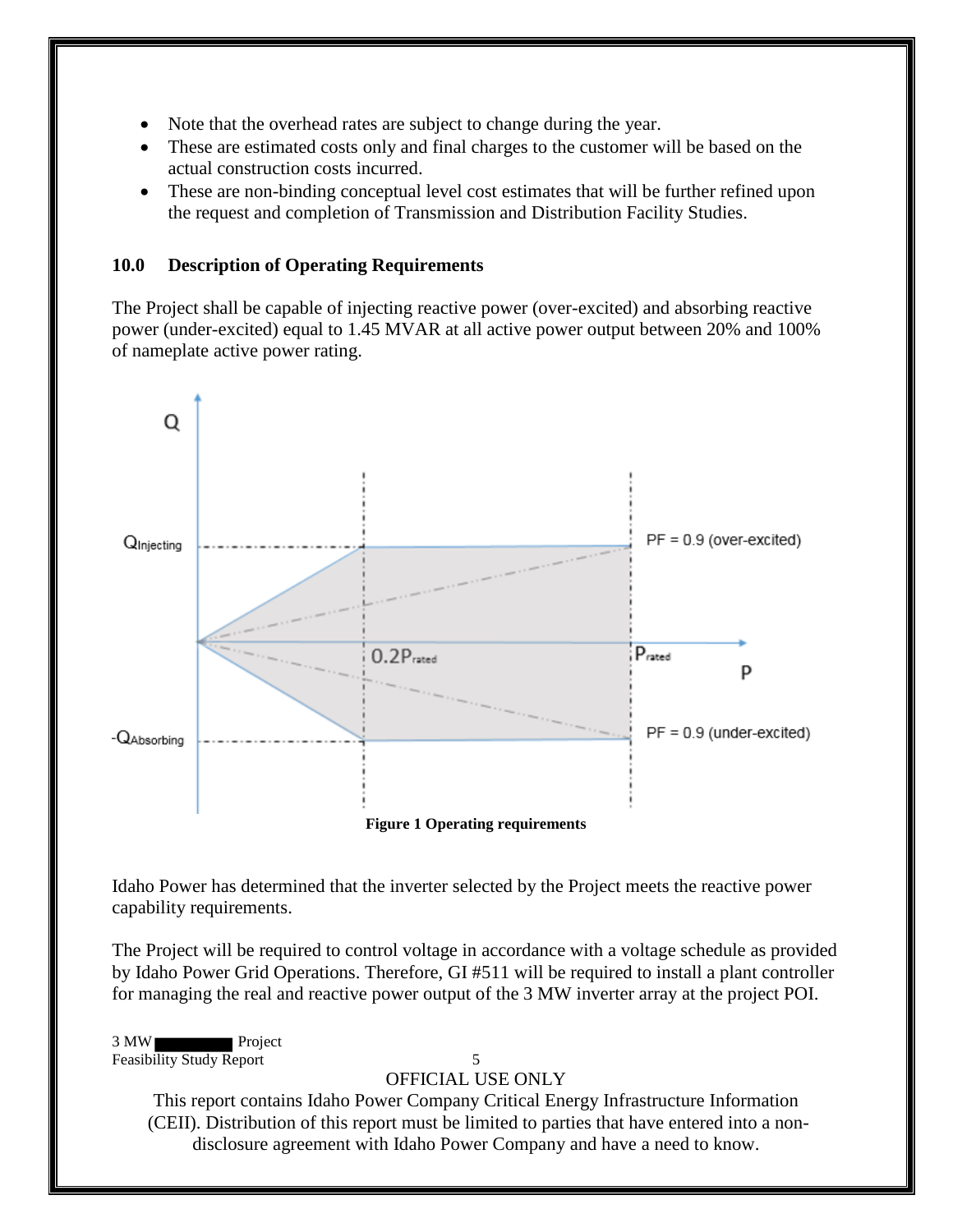The installation of a PMU at the POI and maintenance costs associated with communication circuits needed to stream PMU data will also be required in order to interconnect GI #511.

Voltage flicker at startup and during operation will be limited to less than 5% as measured at the POI. The allowable voltage flicker limit is further reduced during operation due to multiple voltage fluctuations per hour or minute, per Idaho Power's T&D Advisory Information Manual.

The Project is required to comply with the applicable voltage fluctuation limits found in IEEE Standard 1453-2004 *IEEE Recommended Practice for Measurement and Limits of Voltage Fluctuations and Associated Light Flicker on AC Power Systems.* 

The project is required to comply with the applicable Voltage and Current Distortion Limits found in IEEE Standard 519-2014 *IEEE Recommended Practices and Requirements for Harmonic Control in Electrical Power Systems*.

Additional operating requirements for the Project may be identified in the System Impact Study when it is performed.

#### <span id="page-9-0"></span>**11.0 Conclusion**

The requested interconnection of the project, GI #511, to Idaho Power's system was studied. The project will interconnect using a 12.47 kV grounded-wye connection to the 12.47 kV distribution feeder.

The results of this study work confirm that it is feasible to interconnect the project, GI #511, to the existing Idaho Power system. A four-pole generation interconnect package, a PMU, dead-line check, and a digital tap changer controls on the regulator are required to integrate the 3 MW project. A Transmission and Distribution System Impact Study is required to determine the specific transmission network upgrades required to integrate the project as a Network Resource and to evaluate the system impacts such as thermal overload, voltage, transient stability, and reactive margin.

All generation projects in the area ahead of the Project in the IPC generation interconnection queue and their associated transmission system improvements were modeled in a preliminary power flow analysis to evaluate the feasibility of interconnecting GI #511. The results and conclusions of this feasibility study are based on the realization of these projects in the unique queue/project order.

The estimated cost to interconnect GI #511 to the IPC system at the 12.47 kV point of interconnection considered in this study is approximately \$282,000.

3 MW Project Feasibility Study Report 6

#### OFFICIAL USE ONLY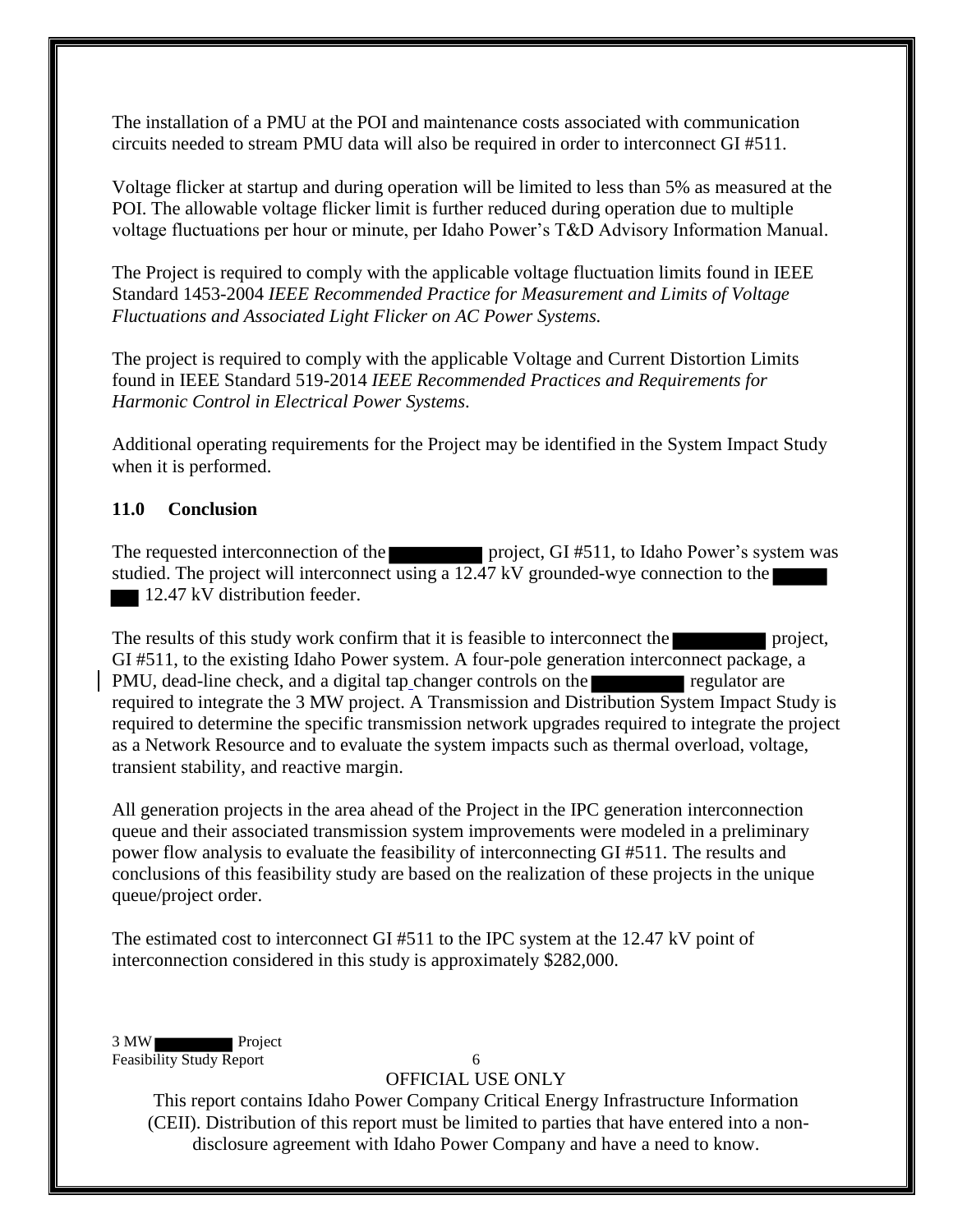Generator interconnection service, either as an Energy Resource or a Network Resource, does not in any way convey any right to deliver electricity to any specific customer or point of delivery. Transmission requirements to integrate the Project will be determined during the System Impact Study phase of the generator interconnection process.

3 MW Project Feasibility Study Report 7

OFFICIAL USE ONLY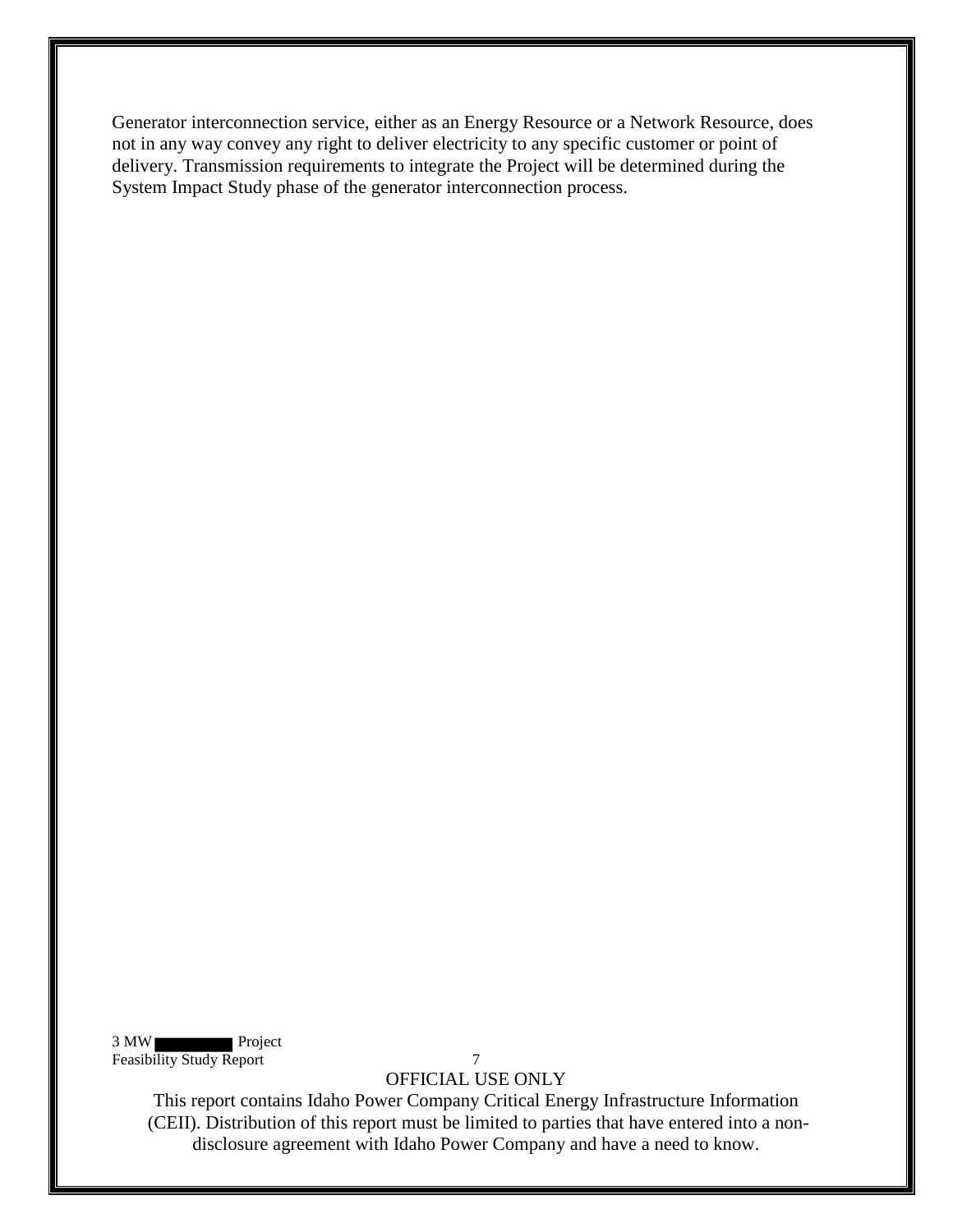## **APPENDIX A**

### <span id="page-11-1"></span><span id="page-11-0"></span>**A-1.0 Method of Study**

The Feasibility Study plan inserts the Project up to the maximum requested injection into the selected Western Electric Coordinating Council (WECC) power flow case and then, using Power World Simulator or GE's Positive Sequence Load Flow (PSLF) analysis tool, the impacts of the new resource on Idaho Power's transmission system (lines, transformers, etc.) within the study area are analyzed. The WECC and Idaho Power reliability criteria and Idaho Power operating procedures were used to determine the acceptability of the configurations considered. For distribution feeder analysis, Idaho Power utilizes Advantica's SynerGEE Software.

## <span id="page-11-2"></span>**A-2.0 Acceptability Criteria**

The following acceptability criteria were used in the power flow analysis to determine under which system configuration modifications may be required:

 The continuous rating of equipment is assumed to be the normal thermal rating of the equipment. This rating will be as determined by the manufacturer of the equipment or as determined by Idaho Power. Less than or equal to 100% of continuous rating is acceptable.

Idaho Power's Voltage Operating Guidelines were used to determine voltage requirements on the system. This states, in part, that distribution voltages, under normal operating conditions, are to be maintained within plus or minus 5% (0.05 per unit) of nominal everywhere on the feeder. Therefore, voltages greater than or equal to 0.95 pu voltage and less than or equal to 1.05 pu voltage are acceptable.

Voltage flicker during starting or stopping the generator is limited to 5% as measured at the point of interconnection, per Idaho Power's T&D Advisory Information Manual.

Idaho Power's Reliability Criteria for System Planning was used to determine proper transmission system operation.

All customer generation must meet IEEE 519 and ANSI C84.1 Standards.

All other applicable national and Idaho Power standards and prudent utility practices were used to determine the acceptability of the configurations considered.

The stable operation of the system requires an adequate supply of volt-amperes reactive (VAr or VArs) to maintain a stable voltage profile under both steady-state and dynamic

*3* MW Project Feasibility Study Report 8

#### OFFICIAL USE ONLY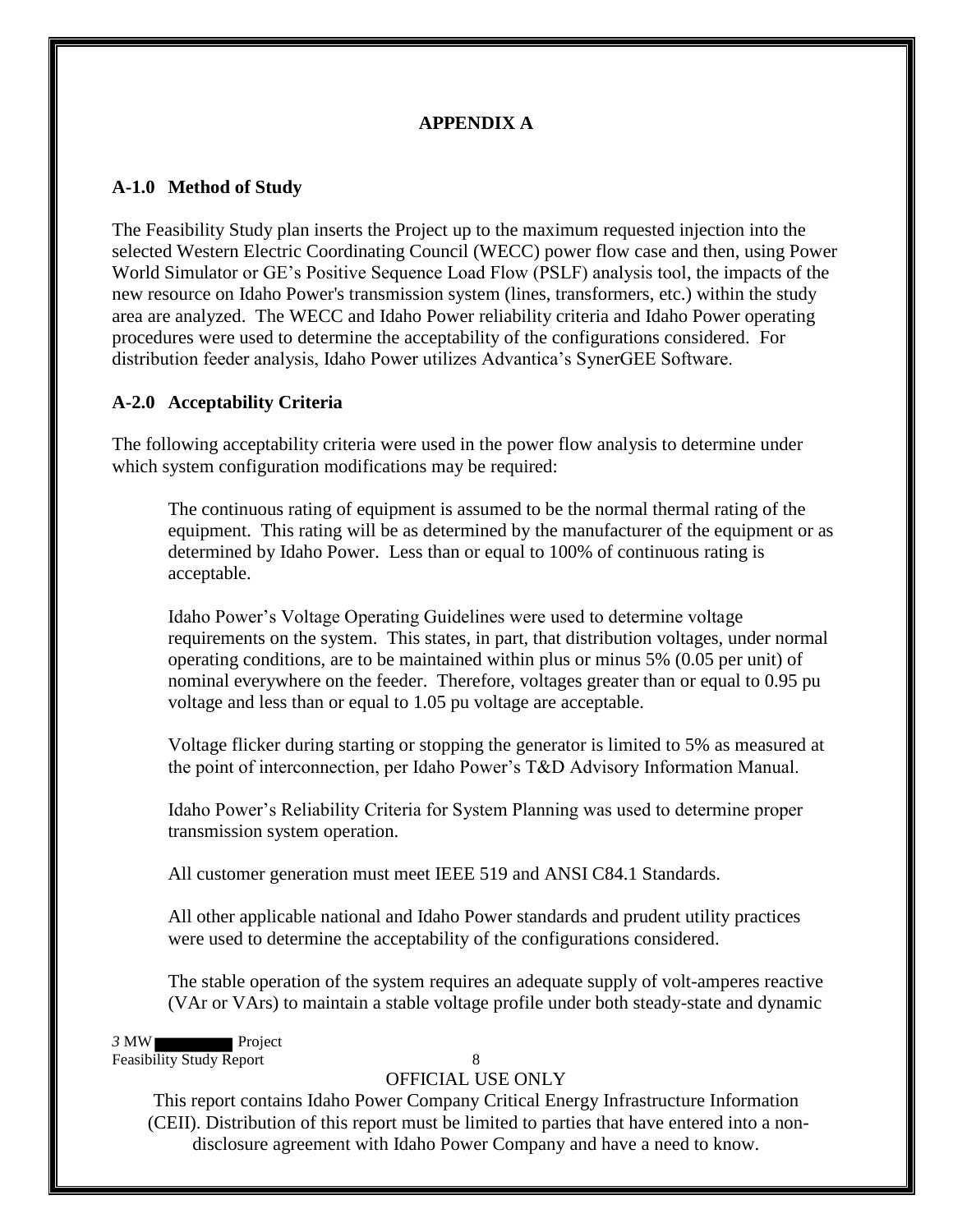system conditions. An inadequate supply of VArs will result in voltage decay or even collapse under the worst conditions.

Equipment/line/path ratings used will be those that are in use at the time of the study or that are represented by IPC upgrade projects that are either currently under construction or whose budgets have been approved for construction in the near future. All other potential future ratings are outside the scope of this study. Future transmission changes may, however, affect current facility ratings used in the study.

#### <span id="page-12-0"></span>**A-3.0 Grounding Guidance**

IPC requires interconnected transformers on the distribution system to limit their ground fault current to 20 amps at the Point of Interconnection.

#### <span id="page-12-1"></span>**A-4.0 Electrical System Protection Guidance**

IPC requires electrical system protection per Requirements for Generation Interconnections found on the Idaho Power Web site,

**<http://www.idahopower.com/pdfs/BusinessToBusiness/facilityRequirements.pdf>**

3 MW Project Feasibility Study Report 9

OFFICIAL USE ONLY